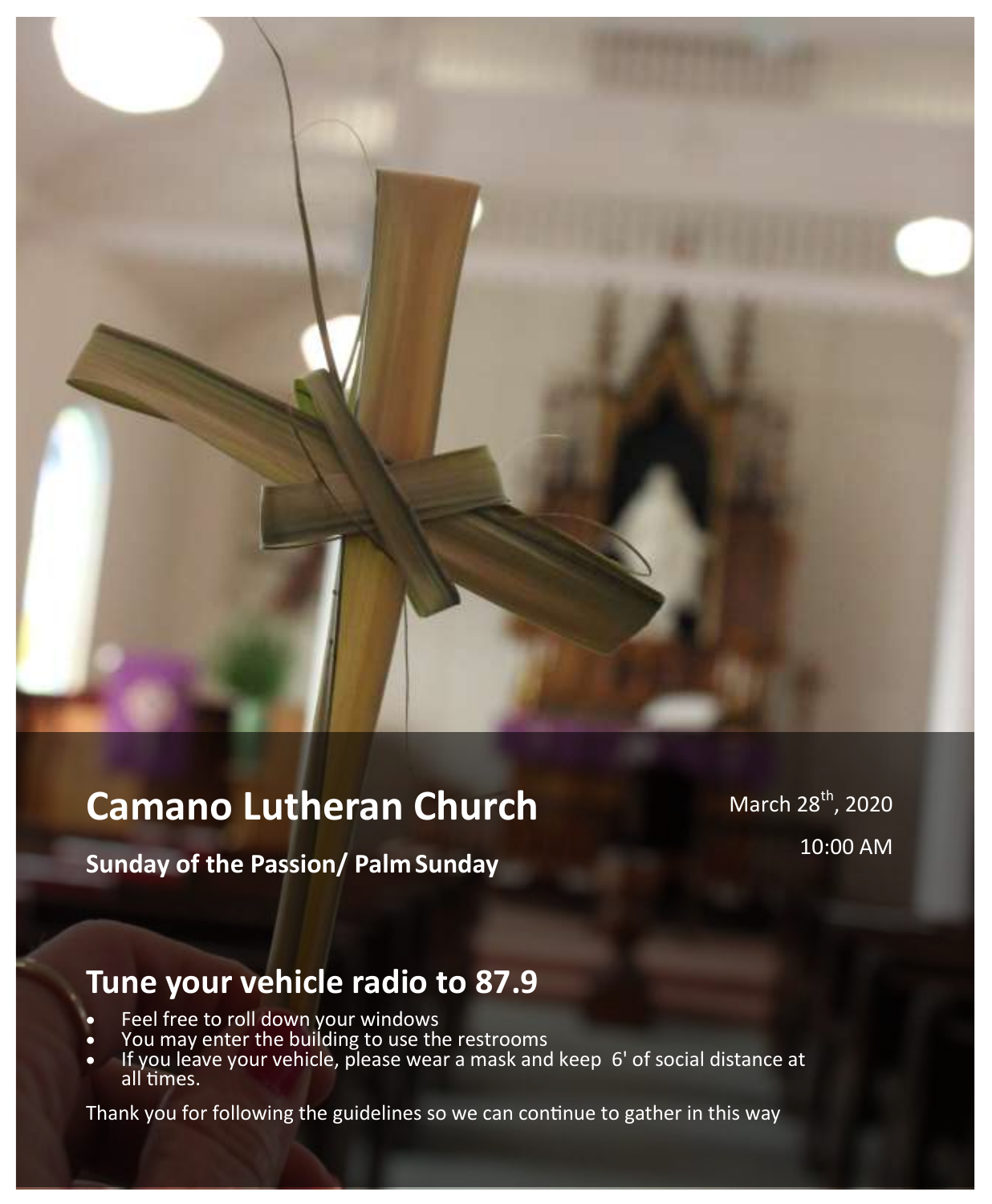#### **PROCESSIONAL GOSPEL: Mark 11:1-11**

## *Jesus enters Jerusalem*

<sup>1</sup>When they were approaching Jerusalem, at Bethphage and Bethany, near the Mount of Olives, [Jesus] sent two of his disciples <sup>2</sup>and said to them, "Go into the village ahead of you, and immediately as you enter it, you will find tied there a colt that has never been ridden; untie it and bring it. <sup>3</sup>If anyone says to you, 'Why are you doing this?' just say this, 'The Lord needs it and will send it back here immediately.' " <sup>4</sup>They went away and found a colt tied near a door, outside in the street. As they were untying it, <sup>5</sup>some of the bystanders said to them, "What are you doing, untying the colt?" <sup>6</sup>They told them what Jesus had said; and they allowed them to take it. <sup>7</sup>Then they brought the colt to Jesus and threw their cloaks on it; and he sat on it.  $8$ Many people spread their cloaks on the road, and others spread leafy branches that they had cut in the fields. <sup>9</sup>Then those who went ahead and those who followed were shouting,

"Hosanna!

Blessed is the one who comes in the name of the Lord!

 $10B$ lessed is the coming kingdom of our ancestor David! Hosanna in the highest heaven!"

 $11$ <sup>Then</sup> he entered Jerusalem and went into the temple; and when he had looked around at everything, as it was already late, he went out to Bethany with the twelve.

## **OPENING HYMN**

#### **CONFESSION AND FORGIVENESS**

- P: Blessed be the holy Trinity,  $\frac{1}{T}$  one God, the keeper of the covenant, the source of steadfast love, our rock and our redeemer.
- **C: Amen.**
- P: God hears us when we cry, and draws us close in Jesus Christ. Let us return to the one who is full of compassion.

*Silence is kept for reflection.*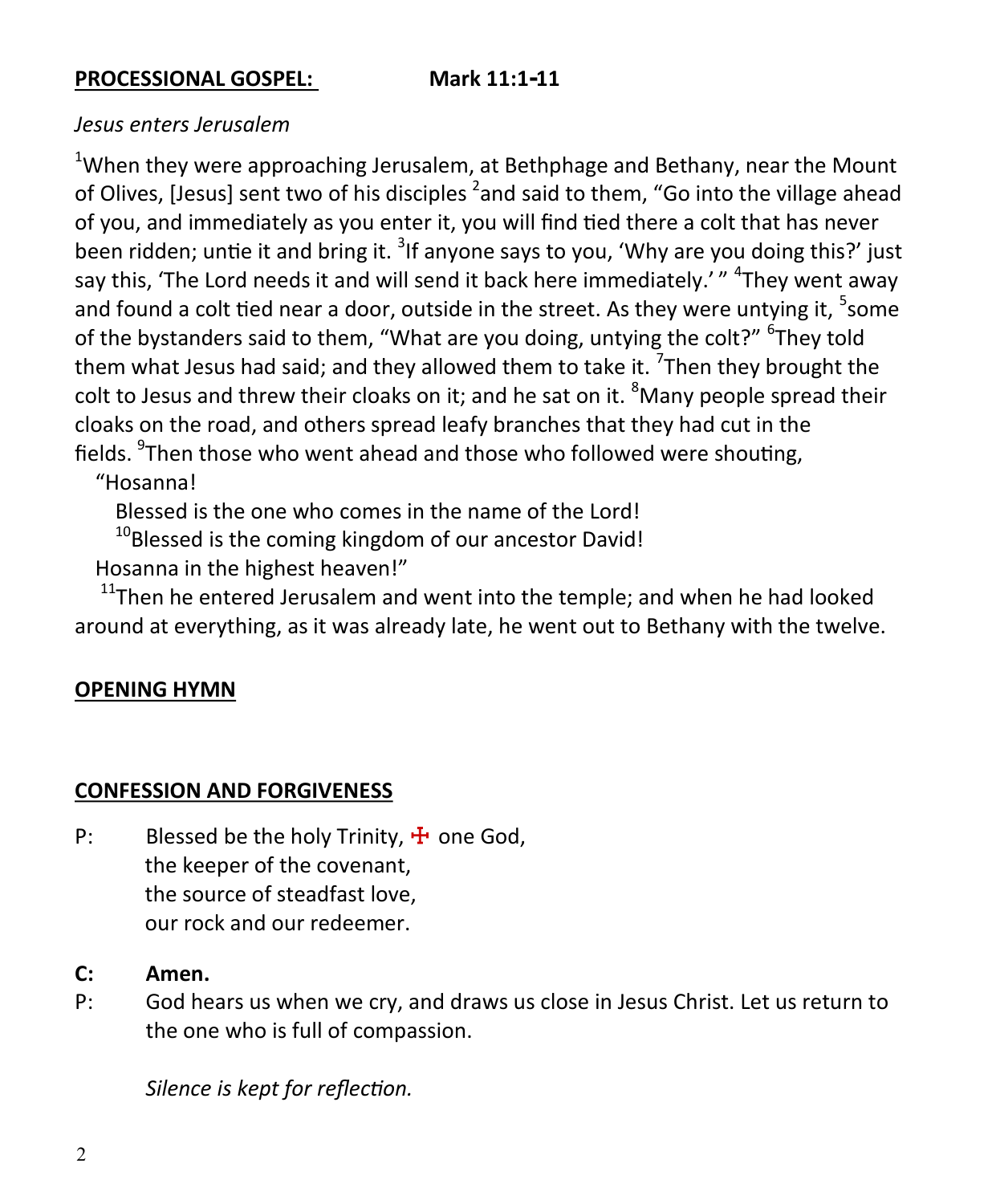- P: Fountain of living water,
- **C: pour out your mercy over us. Our sin is heavy, and we long to be free. Rebuild what we have ruined and mend what we have torn. Wash us in your cleansing flood. Make us alive in the Spirit to follow in the way of Jesus, as healers and restorers of the world you so love. Amen.**
- P: Beloved, God's word never fails. The promise rests on grace: by the saving love of Jesus Christ, the wisdom and power of God, Your sins are  $\frac{1}{2}$  forgiven, and God remembers them no more. Journey in the way of Jesus.
- **C: Amen.**

# **PRAYER OF THE DAY**

- **P:** O God of mercy and might, in the mystery of the passion of your Son you offer your infinite life to the world. Gather us around the cross of Christ, and preserve us until the resurrection, through Jesus Christ, our Savior and Lord, who lives and reigns with you and the Holy Spirit, one God, now and forever.
- **All: Amen**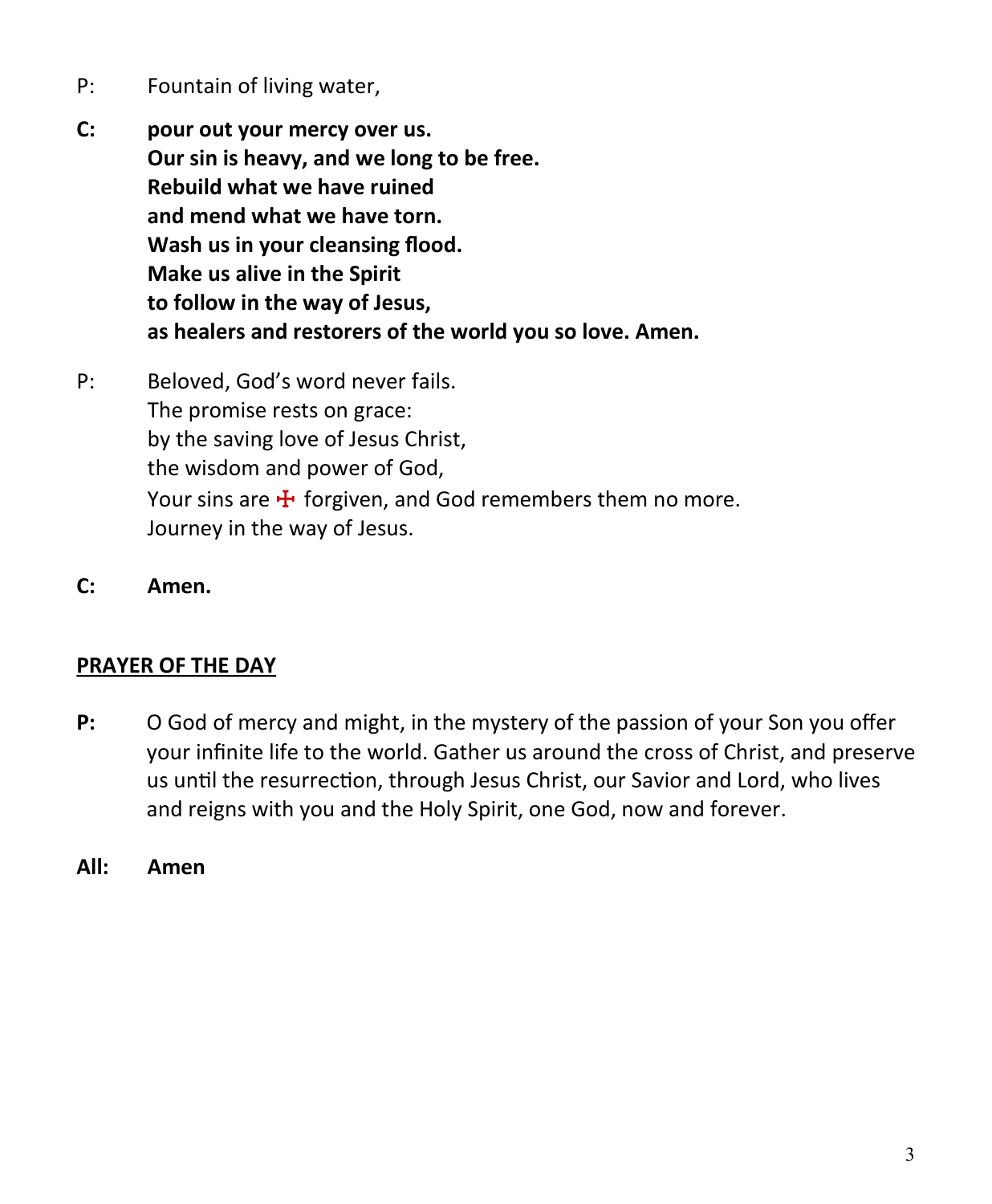## **GOSPEL: Mark 14:1--15:47**

*The passion story in Mark's gospel presents Jesus as one who dies abandoned by all. He shows himself to be the true Son of God by giving his life for those who have forsaken him.*

 $1$ It was two days before the Passover and the festival of Unleavened Bread. The chief priests and the scribes were looking for a way to arrest Jesus by stealth and kill him; <sup>2</sup>for they said, "Not during the festival, or there may be a riot among the people."

 $3$ While he was at Bethany in the house of Simon the leper, as he sat at the table, a woman came with an alabaster jar of very costly ointment of nard, and she broke open the jar and poured the ointment on his head. <sup>4</sup>But some were there who said to one another in anger, "Why was the ointment wasted in this way? <sup>5</sup>For this ointment could have been sold for more than three hundred denarii, and the money given to the poor." And they scolded her. <sup>6</sup>But Jesus said, "Let her alone; why do you trouble her? She has performed a good service for me. <sup>7</sup>For you always have the poor with you, and you can show kindness to them whenever you wish; but you will not always have me. <sup>8</sup>She has done what she could; she has anointed my body beforehand for its burial. <sup>9</sup>Truly I tell you, wherever the good news is proclaimed in the whole world, what she has done will be told in remembrance of her."

 $10$ Then Judas Iscariot, who was one of the twelve, went to the chief priests in order to betray him to them. <sup>11</sup>When they heard it, they were greatly pleased, and promised to give him money. So he began to look for an opportunity to betray him.

 $12$ On the first day of Unleavened Bread, when the Passover lamb is sacrificed, his disciples said to him, "Where do you want us to go and make the preparations for you to eat the Passover?" <sup>13</sup>So he sent two of his disciples, saying to them, "Go into the city, and a man carrying a jar of water will meet you; follow him,  $14$  and wherever he enters, say to the owner of the house, 'The Teacher asks, Where is my guest room where I may eat the Passover with my disciples?'  $^{15}$ He will show you a large room upstairs, furnished and ready. Make preparations for us there."  $^{16}$ So the disciples set out and went to the city, and found everything as he had told them; and they prepared the Passover meal.

 $17$ When it was evening, he came with the twelve.  $18$ And when they had taken their places and were eating, Jesus said, "Truly I tell you, one of you will betray me, one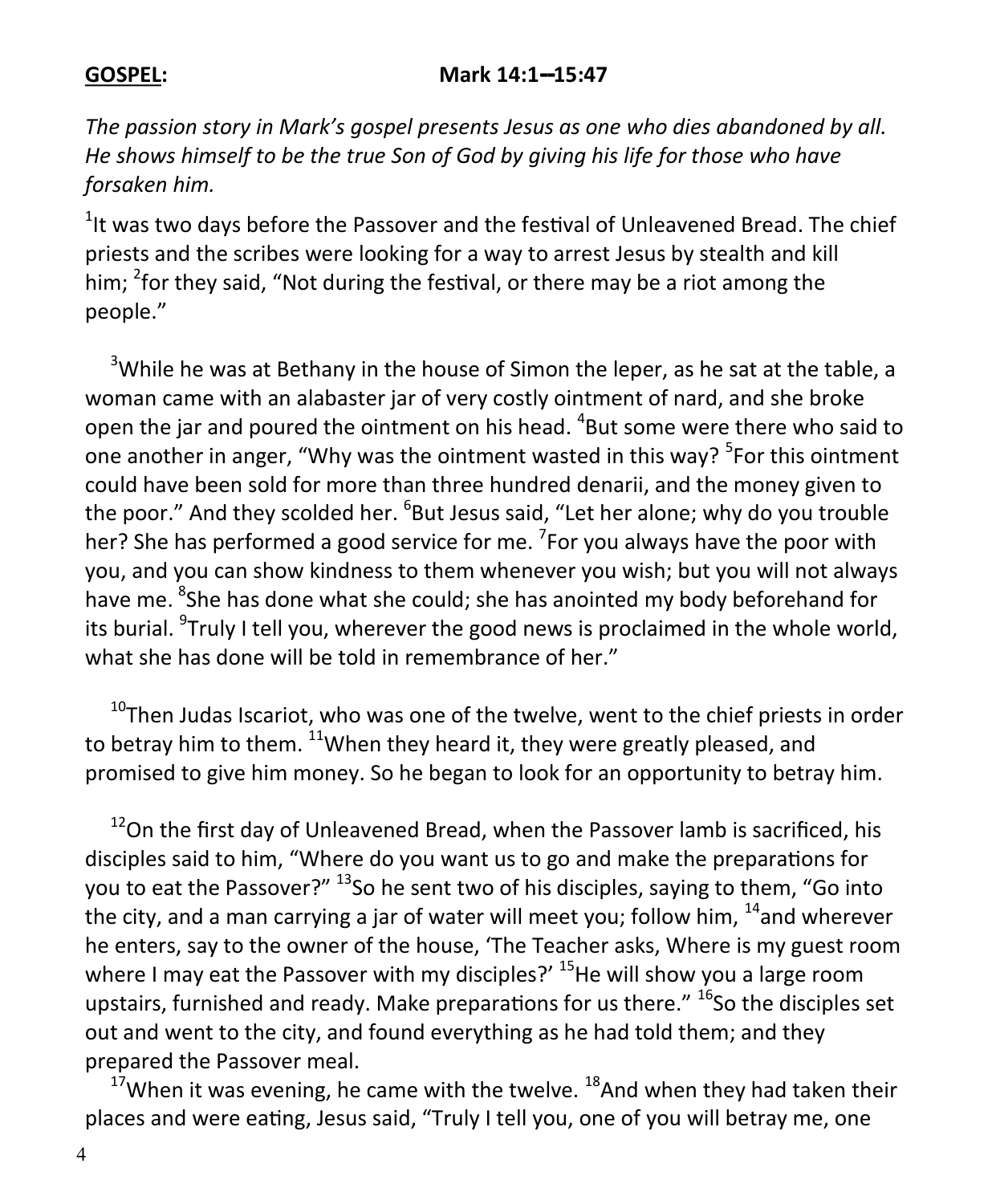who is eating with me."  $^{19}$ They began to be distressed and to say to him one after another, "Surely, not  $12^{n}$  <sup>20</sup>He said to them, "It is one of the twelve, one who is dipping bread into the bowl with me.  $^{21}$ For the Son of Man goes as it is written of him, but woe to that one by whom the Son of Man is betrayed! It would have been better for that one not to have been born."

 $22$ While they were eating, he took a loaf of bread, and after blessing it he broke it, gave it to them, and said, "Take; this is my body."  $^{23}$ Then he took a cup, and after giving thanks he gave it to them, and all of them drank from it.  $^{24}$ He said to them, "This is my blood of the covenant, which is poured out for many.  $25$ Truly I tell you, I will never again drink of the fruit of the vine until that day when I drink it new in the kingdom of God."

 $26$ When they had sung the hymn, they went out to the Mount of Olives.  $27$ And Jesus said to them, "You will all become deserters; for it is written,

'I will strike the shepherd,

and the sheep will be scattered.'

<sup>28</sup>But after I am raised up, I will go before you to Galilee." <sup>29</sup> Peter said to him, "Even though all become deserters, I will not."  $30$  Jesus said to him, "Truly I tell you, this day, this very night, before the cock crows twice, you will deny me three times."  $31$ But he said vehemently, "Even though I must die with you, I will not deny you." And all of them said the same.

 $32$ They went to a place called Gethsemane; and he said to his disciples, "Sit here while I pray." <sup>33</sup>He took with him Peter and James and John, and began to be distressed and agitated. <sup>34</sup>And he said to them, "I am deeply grieved, even to death; remain here, and keep awake." <sup>35</sup>And going a little farther, he threw himself on the ground and prayed that, if it were possible, the hour might pass from him.  $36$ He said, "Abba, Father, for you all things are possible; remove this cup from me; yet, not what I want, but what you want." <sup>37</sup>He came and found them sleeping; and he said to Peter, "Simon, are you asleep? Could you not keep awake one hour?  $38$ Keep awake and pray that you may not come into the time of trial; the spirit indeed is willing, but the flesh is weak."  $39$ And again he went away and prayed, saying the same words.  $40A$ nd once more he came and found them sleeping, for their eyes were very heavy; and they did not know what to say to him. <sup>41</sup>He came a third time and said to them, "Are you still sleeping and taking your rest? Enough! The hour has come; the Son of Man is betrayed into the hands of sinners.  $42$  Get up, let us be going. See, my betrayer is at hand."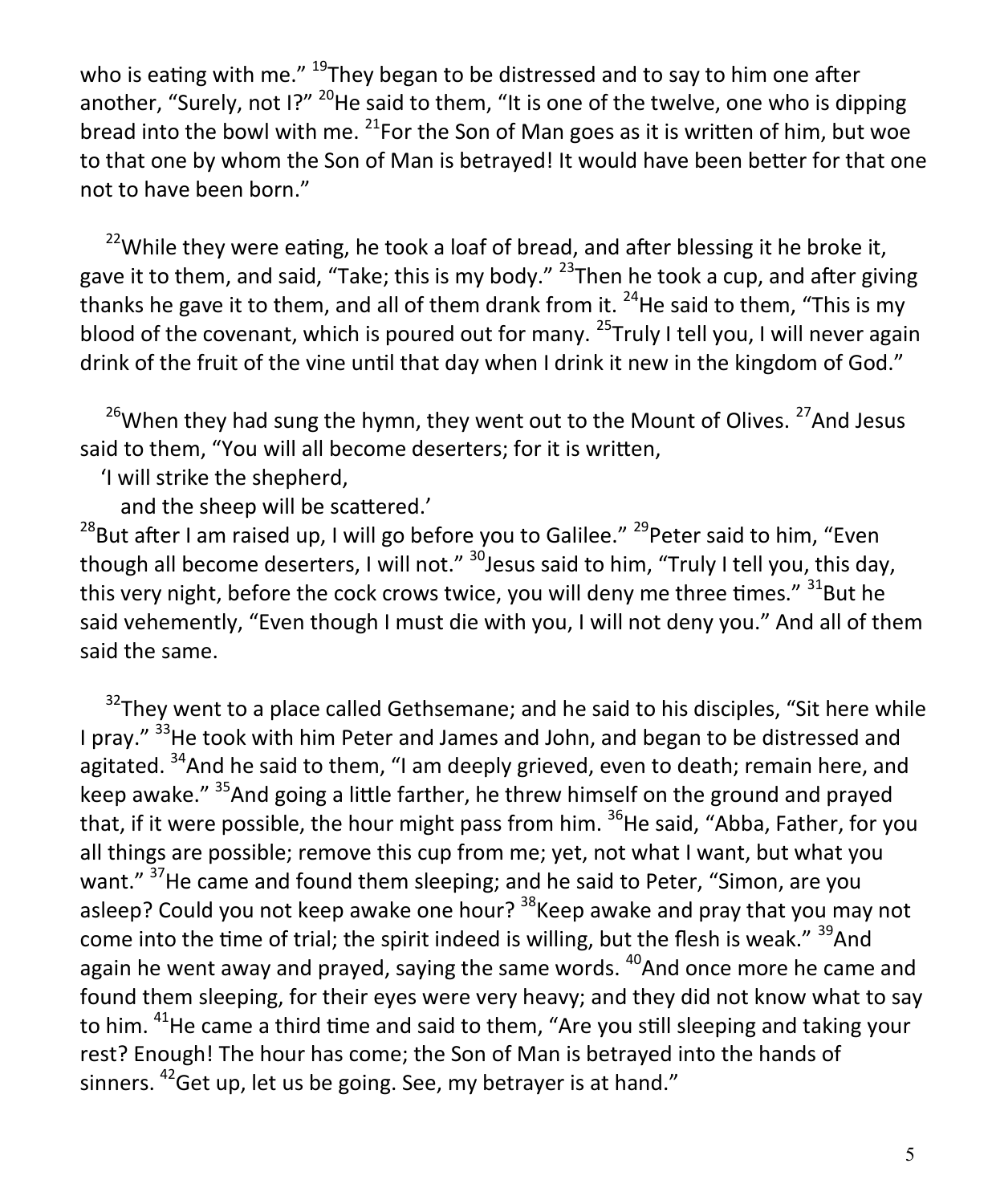$43$ Immediately, while he was still speaking, Judas, one of the twelve, arrived; and with him there was a crowd with swords and clubs, from the chief priests, the scribes, and the elders. <sup>44</sup>Now the betrayer had given them a sign, saying, "The one I will kiss is the man; arrest him and lead him away under guard." <sup>45</sup>So when he came, he went up to him at once and said, "Rabbi!" and kissed him. <sup>46</sup>Then they laid hands on him and arrested him. <sup>47</sup>But one of those who stood near drew his sword and struck the slave of the high priest, cutting off his ear. <sup>48</sup>Then Jesus said to them, "Have you come out with swords and clubs to arrest me as though I were a bandit?  $49$ Day after day I was with you in the temple teaching, and you did not arrest me. But let the scriptures be fulfilled." <sup>50</sup>All of them deserted him and fled.

 $51A$  certain young man was following him, wearing nothing but a linen cloth. They caught hold of him,  $52$  but he left the linen cloth and ran off naked.

<sup>53</sup>Thev took Jesus to the high priest; and all the chief priests, the elders, and the scribes were assembled. <sup>54</sup>Peter had followed him at a distance, right into the courtyard of the high priest; and he was sitting with the guards, warming himself at the fire.  $55$ Now the chief priests and the whole council were looking for testimony against Jesus to put him to death; but they found none.  $56$  For many gave false testimony against him, and their testimony did not agree. <sup>57</sup>Some stood up and gave false testimony against him, saying, <sup>58</sup> We heard him say, 'I will destroy this temple that is made with hands, and in three days I will build another, not made with hands.'" <sup>59</sup>But even on this point their testimony did not agree. <sup>60</sup>Then the high priest stood up before them and asked Jesus, "Have you no answer? What is it that they testify against you?"  $61$ But he was silent and did not answer. Again the high priest asked him, "Are you the Messiah, the Son of the Blessed One?" <sup>62</sup> Jesus said, "I am; and

'you will see the Son of Man

seated at the right hand of the Power,'

and 'coming with the clouds of heaven.'"

 $^{63}$ Then the high priest tore his clothes and said, "Why do we still need witnesses?  $^{64}$ You have heard his blasphemy! What is your decision?" All of them condemned him as deserving death. <sup>65</sup>Some began to spit on him, to blindfold him, and to strike him, saying to him, "Prophesy!" The guards also took him over and beat him.

 $66$ While Peter was below in the courtyard, one of the servant-girls of the high priest came by. <sup>67</sup>When she saw Peter warming himself, she stared at him and said, "You also were with Jesus, the man from Nazareth."  $^{68}$ But he denied it, saying, "I do not know or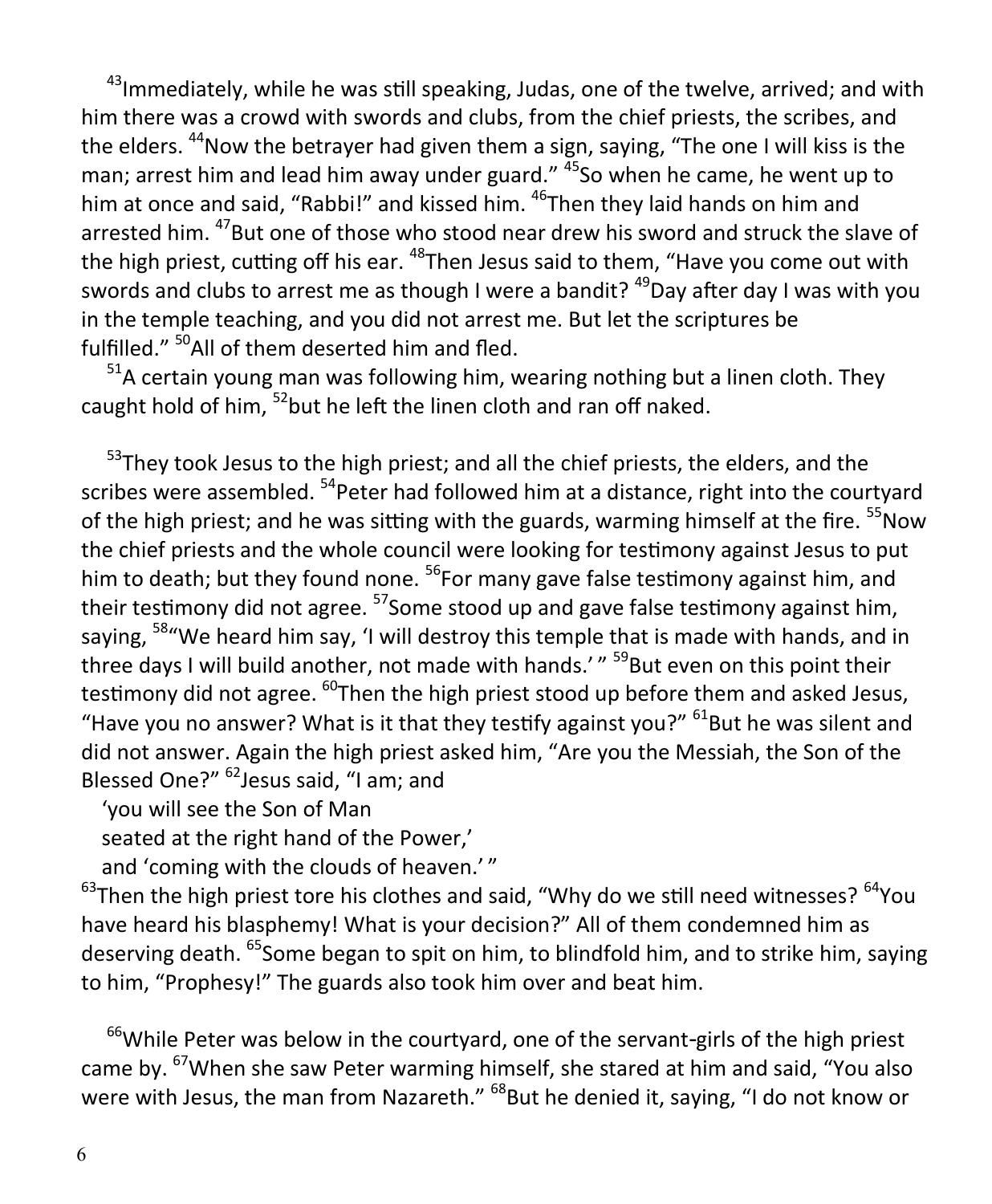understand what you are talking about." And he went out into the forecourt. Then the cock crowed. <sup>69</sup>And the servant-girl, on seeing him, began again to say to the bystanders, "This man is one of them."  $^{70}$ But again he denied it. Then after a little while the bystanders again said to Peter, "Certainly you are one of them; for you are a Galilean." <sup>71</sup>But he began to curse, and he swore an oath, "I do not know this man you are talking about."<sup>72</sup>At that moment the cock crowed for the second time. Then Peter remembered that Jesus had said to him, "Before the cock crows twice, you will deny me three times." And he broke down and wept.

 $15:1$ As soon as it was morning, the chief priests held a consultation with the elders and scribes and the whole council. They bound Jesus, led him away, and handed him over to Pilate. <sup>2</sup>Pilate asked him, "Are you the King of the Jews?" He answered him, "You say so."  $3$ Then the chief priests accused him of many things.  $4$ Pilate asked him again, "Have you no answer? See how many charges they bring against you." <sup>5</sup>But Jesus made no further reply, so that Pilate was amazed.

 $6$ Now at the festival he used to release a prisoner for them, anyone for whom they asked. <sup>7</sup>Now a man called Barabbas was in prison with the rebels who had committed murder during the insurrection. <sup>8</sup>So the crowd came and began to ask Pilate to do for them according to his custom. <sup>9</sup>Then he answered them, "Do you want me to release for you the King of the Jews?"  $^{10}$ For he realized that it was out of jealousy that the chief priests had handed him over.  $^{11}$ But the chief priests stirred up the crowd to have him release Barabbas for them instead.  $^{12}$ Pilate spoke to them again, "Then what do you wish me to do with the man you call the King of the Jews?"  $^{13}$ They shouted back, "Crucify him!" <sup>14</sup>Pilate asked them, "Why, what evil has he done?" But they shouted all the more, "Crucify him!"  $^{15}$ So Pilate, wishing to satisfy the crowd, released Barabbas for them; and after flogging Jesus, he handed him over to be crucified.

 $16$ Then the soldiers led him into the courtyard of the palace (that is, the governor's headquarters); and they called together the whole cohort. <sup>17</sup>And they clothed him in a purple cloak; and after twisting some thorns into a crown, they put it on him.  $^{18}$ And they began saluting him, "Hail, King of the Jews!"  $^{19}$ They struck his head with a reed, spat upon him, and knelt down in homage to him.  $^{20}$ After mocking him, they stripped him of the purple cloak and put his own clothes on him. Then they led him out to crucify him.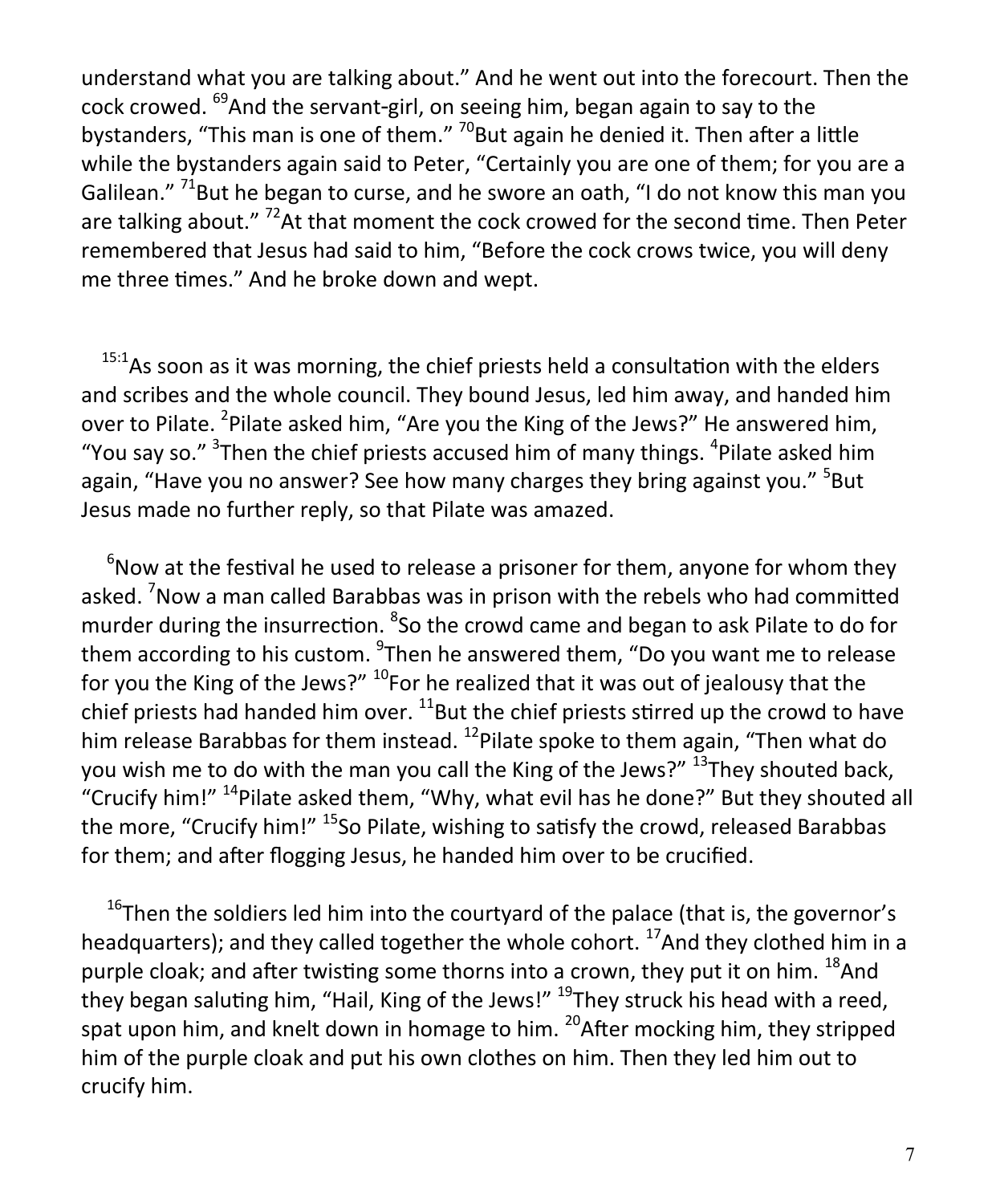$21$ They compelled a passer-by, who was coming in from the country, to carry his cross; it was Simon of Cyrene, the father of Alexander and Rufus.  $^{22}$ Then they brought Jesus to the place called Golgotha (which means the place of a skull).  $^{23}$ And they offered him wine mixed with myrrh; but he did not take it.  $^{24}$ And they crucified him, and divided his clothes among them, casting lots to decide what each should take.

 $^{25}$ It was nine o'clock in the morning when they crucified him.  $^{26}$ The inscription of the charge against him read, "The King of the Jews."  $27$  And with him they crucified two bandits, one on his right and one on his left.  $^{29}$ Those who passed by derided him, shaking their heads and saying, "Aha! You who would destroy the temple and build it in three days,  $30$  save yourself, and come down from the cross!"  $31$ In the same way the chief priests, along with the scribes, were also mocking him among themselves and saying, "He saved others; he cannot save himself.  $32$  Let the Messiah, the King of Israel, come down from the cross now, so that we may see and believe." Those who were crucified with him also taunted him.

<sup>33</sup>When it was noon, darkness came over the whole land until three in the afternoon. <sup>34</sup>At three o'clock Jesus cried out with a loud voice, "Eloi, Eloi, lema sabachthani?" which means, "My God, my God, why have you forsaken me?" <sup>35</sup>When some of the bystanders heard it, they said, "Listen, he is calling for Elijah." <sup>36</sup>And someone ran, filled a sponge with sour wine, put it on a stick, and gave it to him to drink, saying, "Wait, let us see whether Elijah will come to take him down." <sup>37</sup>Then Jesus gave a loud cry and breathed his last. <sup>38</sup>And the curtain of the temple was torn in two. from top to bottom. <sup>39</sup>Now when the centurion, who stood facing him, saw that in this way he breathed his last, he said, "Truly this man was God's Son!"

 $40$ There were also women looking on from a distance; among them were Mary Magdalene, and Mary the mother of James the younger and of Joses, and Salome. <sup>41</sup>These used to follow him and provided for him when he was in Galilee; and there were many other women who had come up with him to Jerusalem.

 $42$ When evening had come, and since it was the day of Preparation, that is, the day before the sabbath, <sup>43</sup> Joseph of Arimathea, a respected member of the council, who was also himself waiting expectantly for the kingdom of God, went boldly to Pilate and asked for the body of Jesus. <sup>44</sup>Then Pilate wondered if he were already dead; and summoning the centurion, he asked him whether he had been dead for some time. <sup>45</sup>When he learned from the centurion that he was dead, he granted the body to Joseph. <sup>46</sup>Then Joseph bought a linen cloth, and taking down the body, wrapped it in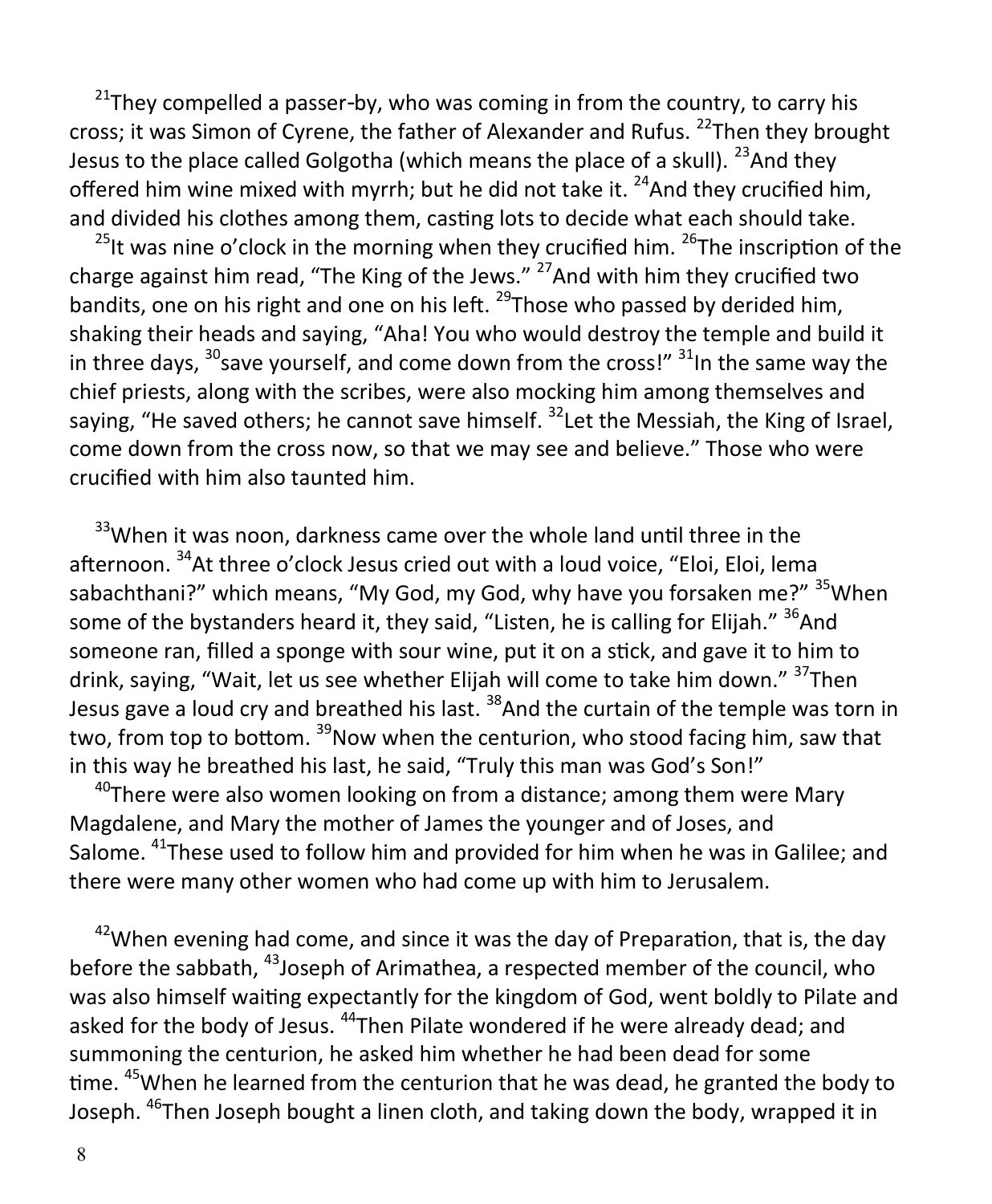the linen cloth, and laid it in a tomb that had been hewn out of the rock. He then rolled a stone against the door of the tomb.  $47$ Mary Magdalene and Mary the mother of Joses saw where the body was laid.

**P:** Word of Hope, Word of Life. **All: Thanks be to God.**

## **THE MESSAGE**

## **HYMN OF THE DAY**

#### **THE PRAYERS OF THE CHURCH**

A: Relying on the promises of God, we pray boldly for the church, the world, and all in need.

## *After each petition*

A: Hear us, O God.

### **All: Your mercy is great.**

- P: We entrust ourselves and all our prayers to you, O faithful God, through Jesus Christ our Lord.
- **All: Amen.**

## **SHARING OF THE PEACE**

- P: The peace of God be with you all.
- **All: And also with you.**

*(Let us share a sign of peace to one another with a wave )*

## **OFFERING**

Offerings will continue to be received through mailing them in or via the website donate button.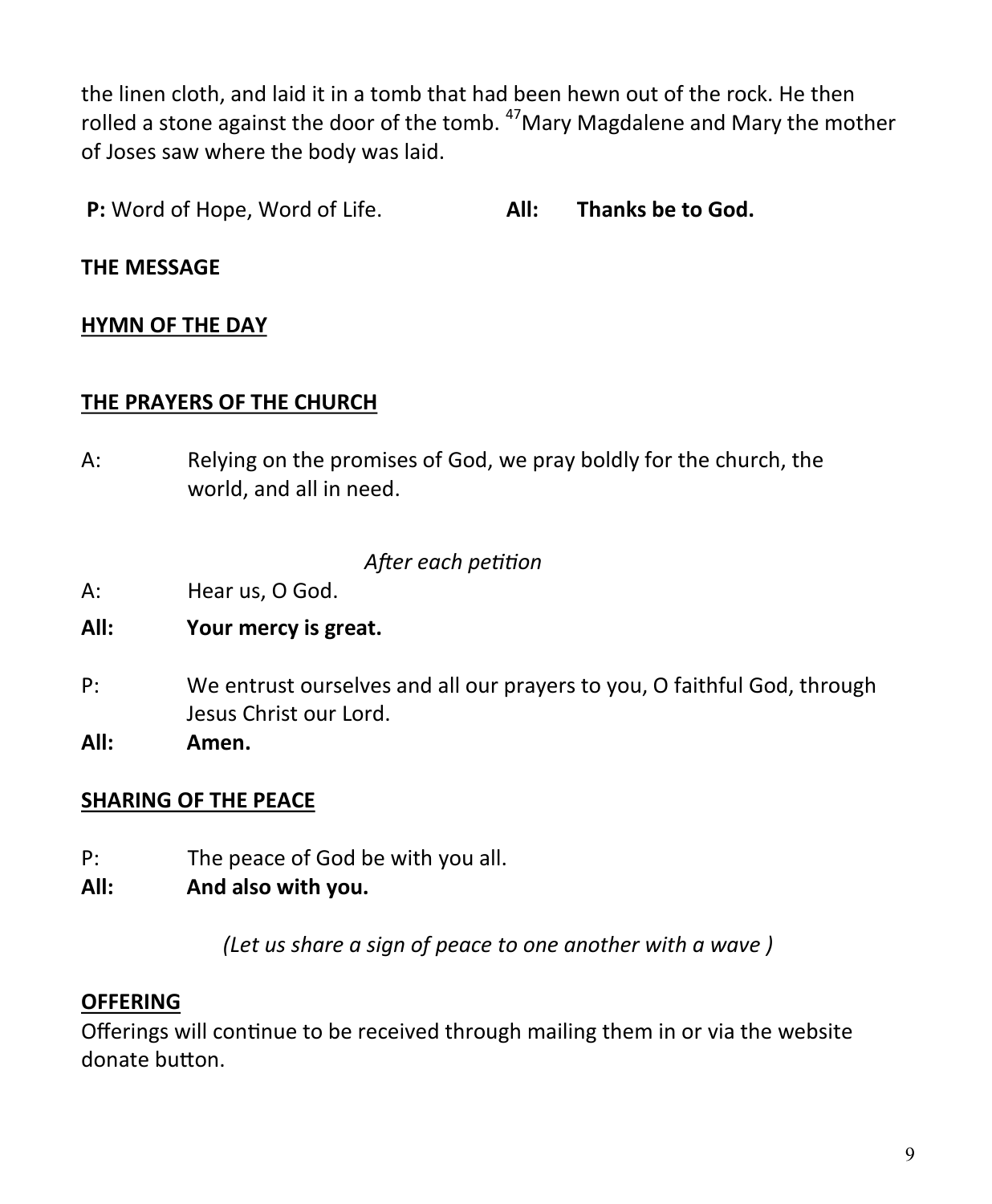## **HOLY COMMUNION**

- P: The Lord be with you.
- **C: And also with you.**
- P: Lift up your hearts.
- **C: We lift them to the Lord.**
- P: Let us give thanks to the Lord our God.
- **C: It is right to give God our thanks and praise.**

# **PRAYER OF THANKSGIVING**

- P: *In the night in which he was betrayed..*
- P: Lord, remember us always in your kingdom and teach us to pray,

Our Father, who art in heaven, hallowed be thy name, thy kingdom come, thy will be done,

on earth as it is in heaven. Give us this day our daily bread; And forgive us our trespasses, as we forgive those,

who trespass against us; and lead us not into temptation, but deliver us from evil. For thine is the kingdom, and the power, and the glory, Forever and ever. **Amen.**

P: Jesus draws the whole world to himself. Come to this meal and be fed

# **WE SHARE A MEAL TOGETHER**

- P: This is the body of Christ, given for you.
- P: This is the blood of Christ shed for you.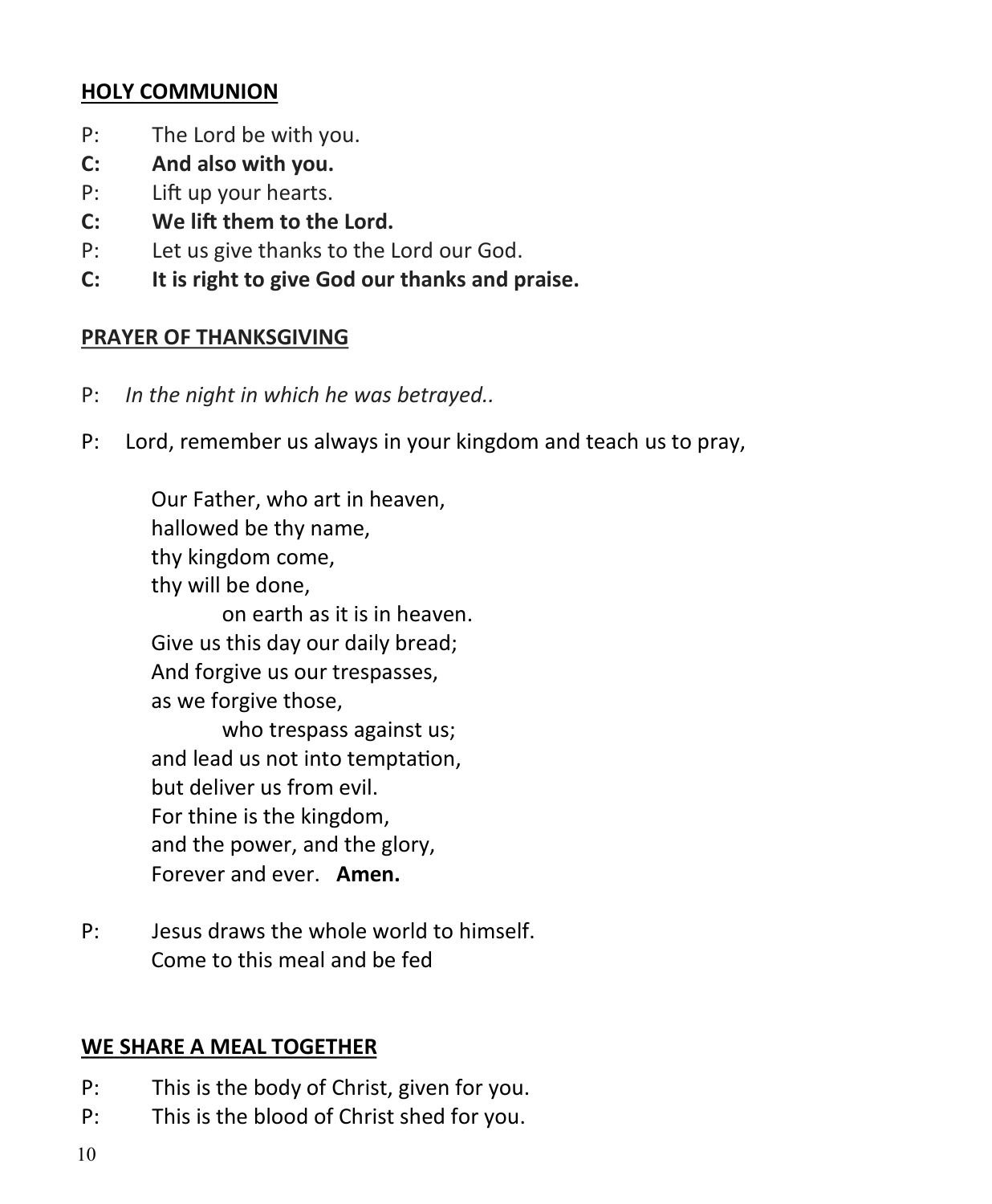#### **POST COMMUNION BLESSING**

#### **SENDING SONG**

#### **DISMISSAL**

- L: Go in peace. Share the good news.
- **C: Thanks be to God.**



Text: James Montgomery, 1771-1854 Music: GETHSEMANE, Richard Redhead, 1820-1901

One License 722453-A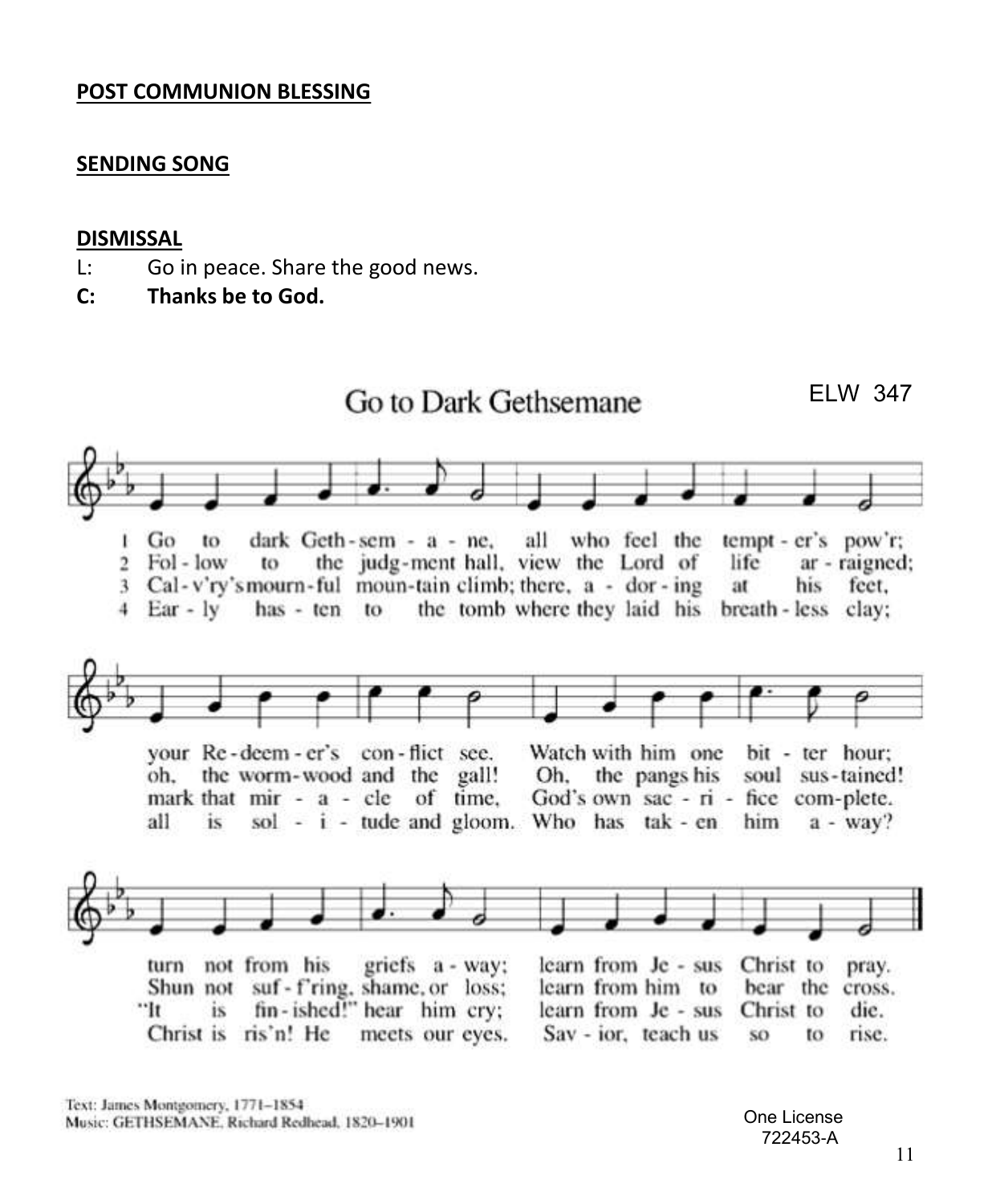

All Glory, Laud, and Honor

Text: Theodulph of Orleans, c. 760-821; tr. John Mason Neale, 1818-1866, alt. Music: VALET WILL ICH DIR GEBEN, Melchior Teschner, 1584-1635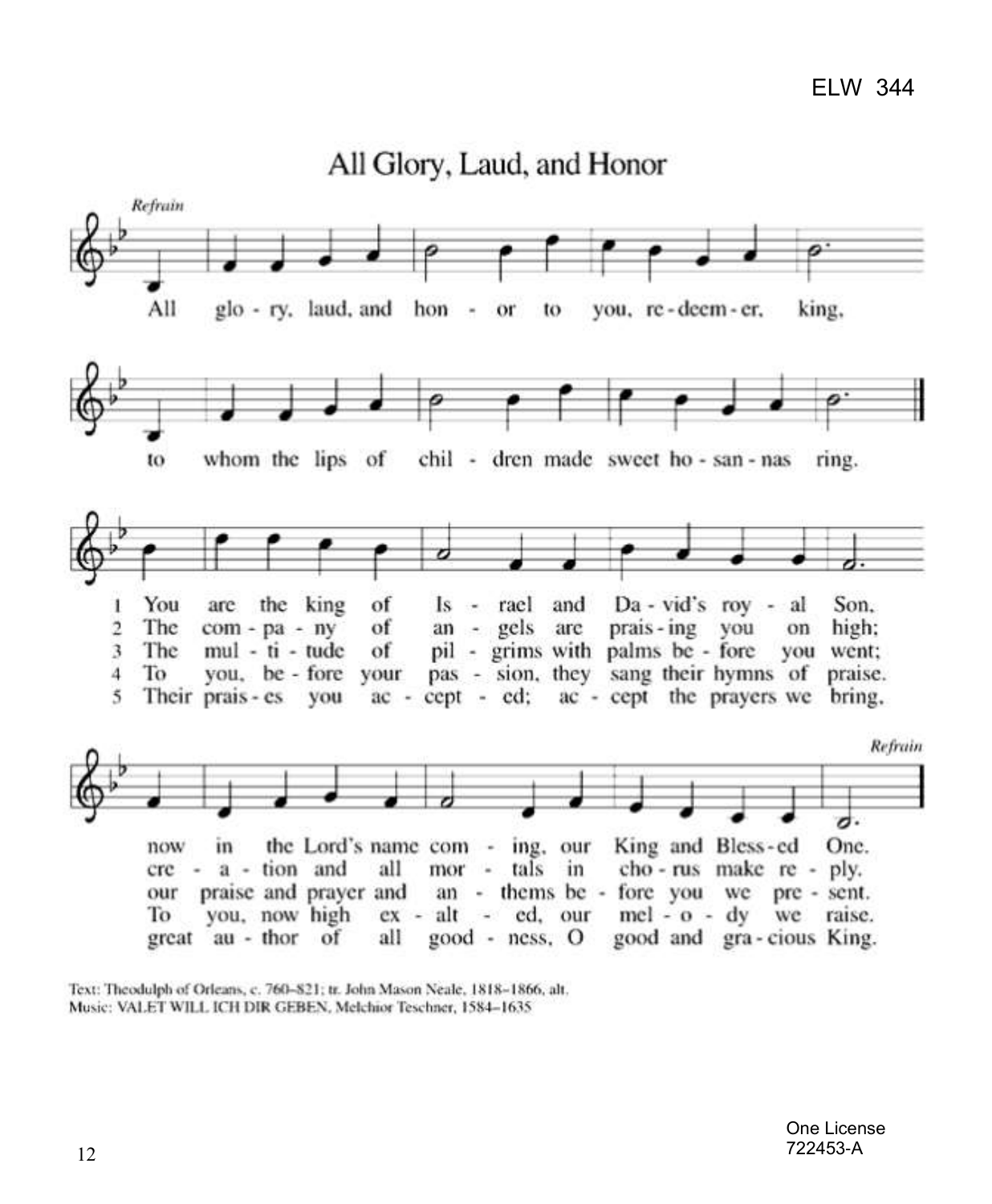

Text: African American spiritual Music: WERE YOU THERE, African American spiritual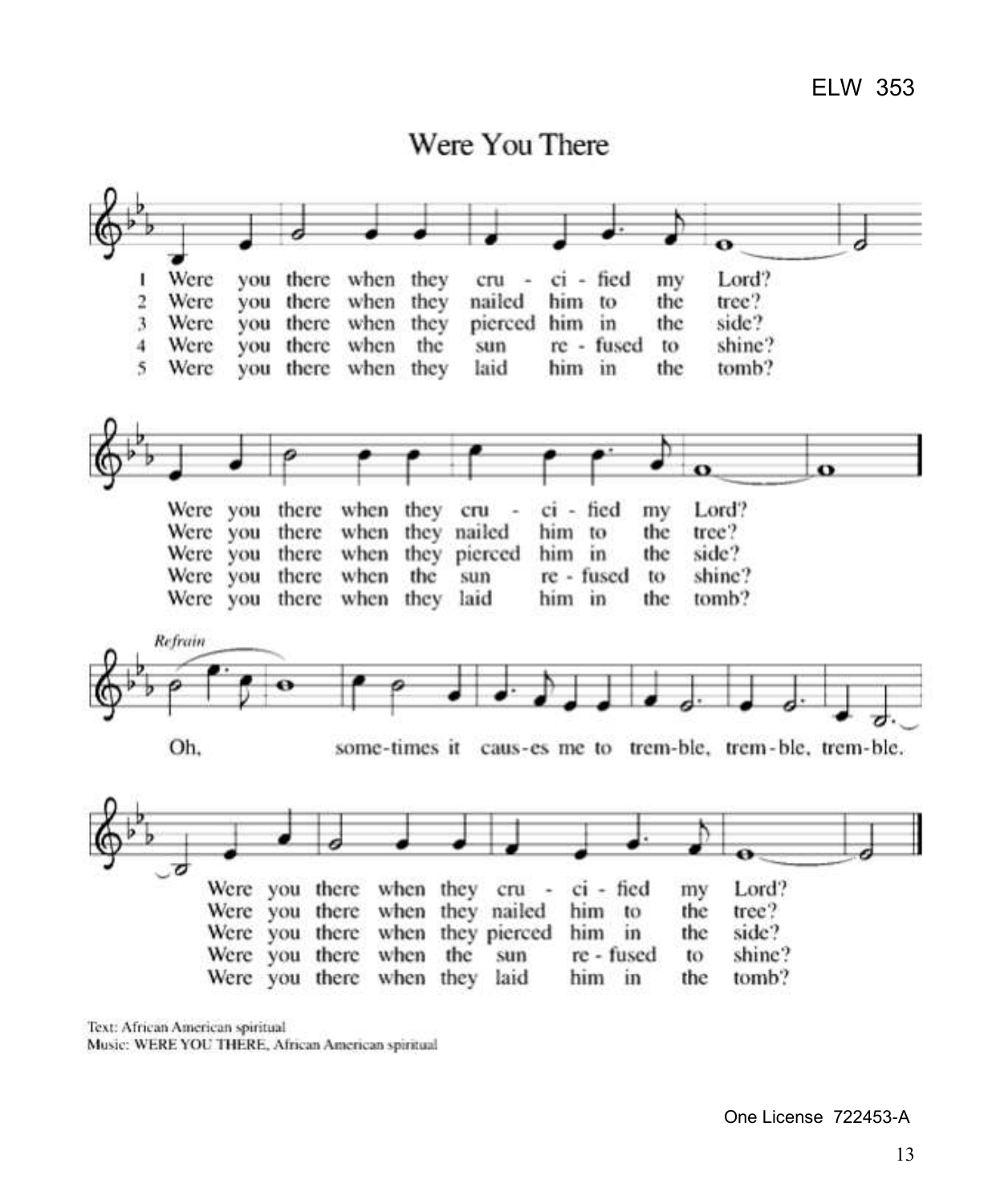# **2021 Holy Week Worship Times**

# **Maundy Thursday**

*(April 1st)*

An online service will be provided that you can watch in its entirety on your own or

You can join Pastor Scott on zoom at 6:30pm and watch the service together and share communion together. Have your own elements of bread and wine or juice available. An email with the link will be sent out before Thursday.

# **Good Friday**

*(April 2nd)*

The traditional cluster Good Friday will be online again this year at 7pm and will be live with leaders of the various churches. You will be emailed the streamyard link and all you have to do is click on it and watch and the people leading it will be live in real time form various places.

# **Easter**

# *(April 4th)*

Easter service will be at 10 am, Drive in style with the option of bringing your own chair and sitting outside. You will need to have a mask and be socially distanced to sit outside. We will use the drive in transmitter that plays through your car radio, so if you sit outside you will need to turn up your radio with the window down or bring your own portable radio.

+ The flower cross will be outside so you are invited to bring cut flowers to place on the cross.

**++ If you would like to donate flowers that can be set out around the altar and then taken home, you can drop them off at the church office door in the back on Saturday, April 3 from 10am-noon. Someone will be there to receive them**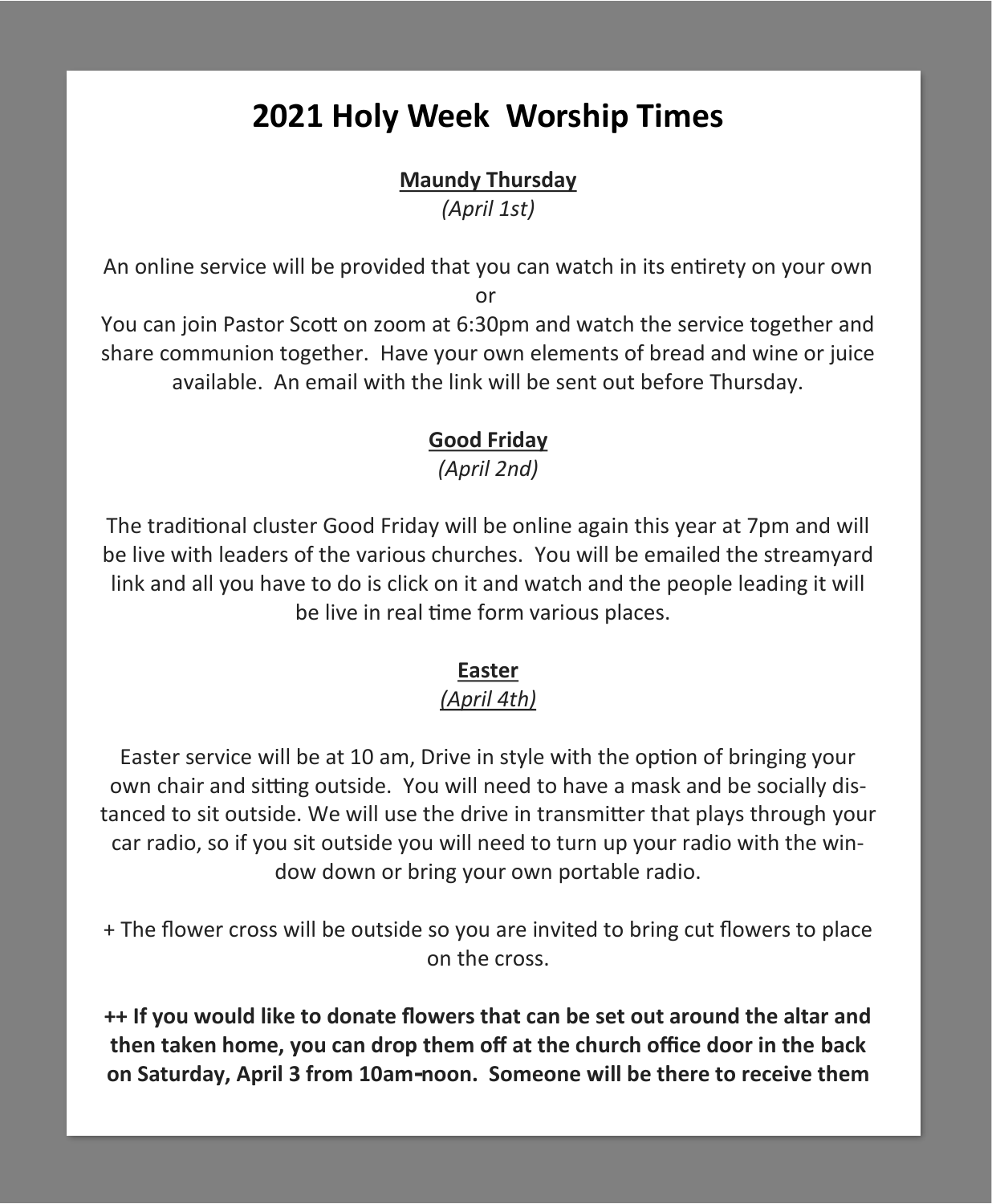

# Next Adult Education Zoom Class

# **The Human Predicament and God's Response – How is God to restore a Creation infected by sin?**

How did God intend creation to be? How did it go wrong? How does Jesus' life, death and resurrection make a difference?

Leader: Carl Gabrielson **Wednesdays at 6:30 p.m.** Zoom link will follow – contact Stephanie at [camanoclc@wavecable.com](mailto:camanoclc@wavecable.com) to indicate your interest in participating.

Please have your Bibles ready!

# **REMEMBER THESE PEOPLE IN YOUR PRAYERS:**

*Healing for*: Dene Henderson, her daughters Jeanette Jewell, Terri Henderson, & Grandson Ren Henderson, Candy Belk, Rick Belk, Chris Syversen, Linda Mackie, Savvanah, Alex, Jessica, Ginny Wortman, Annette Hollingworth, Sharon Buffaloe, Jon Hamilin, Phil Rifner, Pam Larson, Linda Johnson, Pastor Don AuClair, Brittany Scott, Nikki Belk, Leif Larson, Allison Vogue, Helen Micucci, Inez Hushagen, The Cohn Family - Evelyn, Scott, Ava & Brayen Cohn, Glenna Timmerman, Janet Weckerly, Sandy Peterson, Miriam Clark, Elsie Jo Hendrickson, Judy Andersen, Jim Powers, Sandy Cowden, Cindy Hogman, Sophie Jackson, Tom Moore, Leih Rutledge, Brad McDonald, Ginny Esslinger, Nancy Johnson, Wilma Barrett, Wayne Wegner, Jim Olsen, Jan Karr, Maranda Hansen, Bill Holz, Andy Hamilton, Curtis Peterson, Antivius Rush, Bill Vance, Joshua Tinker, Davie Kelly, Andrew Adams, Eric McDonnell, Joy L Edwards, Diane Hilmo, Trisha Bourdeau, Geoff Taylor, Jessica, Jeanne, Barrett, Frances Viscoti, Dan Harris, Karin Cockett, Landry Hall (great grandson of Loretta Nelson), Sean Brough, Ken Bailey, Madison Paganini, Stacy Pinorini, Tammy Davis, Bonnie Thomas, Jan Churchhill, Steve Schmitz,

*Comfort for: Family of* Les Surridge, Allen Gilbertson, Jack Otto, Bert Isaksen , Judy Andersen,

*Guidance for: Port Towns* Church Planting: Danny & Aubrey Edwards-Luce

# *Military persons associated with Camano Lutheran or Specific Request***:**

15 *Guerrero, John VF Guerrero, Michael SF Guerrero, Isaac Teichgrab, Olivia Shoup, Kyle Dan Porter, Tyler Munson, Scott Johnston, Derek Hinde, Brian Cummings, Robert F Osburn, Nathaniel Powers,*